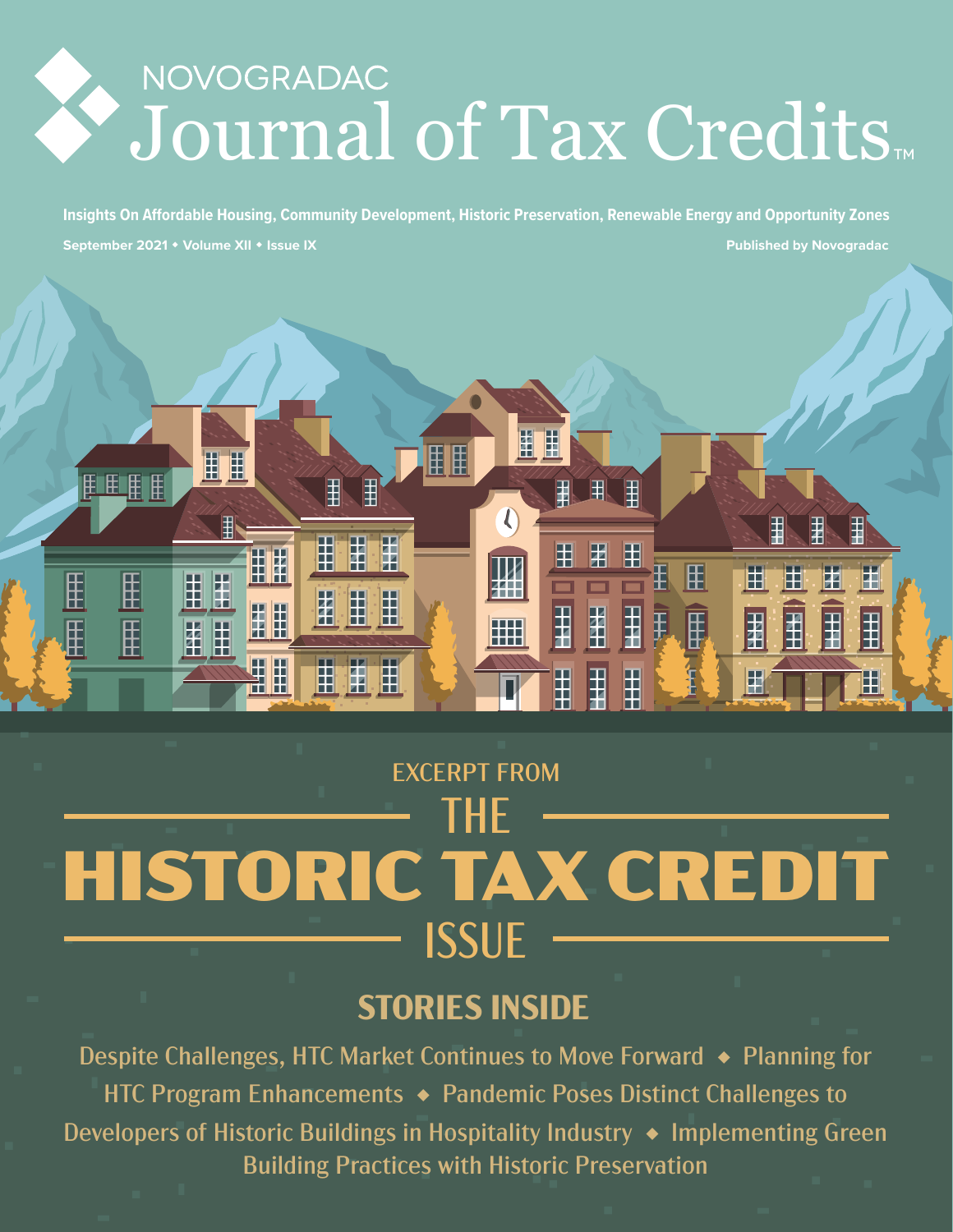# Better Buildings Challenge Encourages Energy Efficiency

**NICK DECICCO, SENIOR WRITER, NOVOGRADAC**

The Better Buildings Challenge (BBC) is a voluntary leadership initiative that encourages businesses, manufacturers, cities, states, universities and school districts to commit to boosting their portfolio-wide energy efficiency by at least 20% across a 10-year period.

The U.S. Department of Energy (DOE) issued the challenge in 2011. Building types are split into nine separate sectors, including a multifamily sector, which DOE partnered with the U.S. Department of Housing and Urban Development (HUD) to add to the challenge in 2013.



#### *Image: Courtesy of BRIDGE Housing*

**A view of the entrance to Copper Creek Apartment Homes, a BRIDGE Housing development in San Marcos, California. BRIDGE spent nearly \$50,000 in green energy endeavors at Copper Creek, including adding a high-efficiency heat pump, energy-efficient light-emitting diode lights, and smart strip power outlets to minimize energy waste.**

Twelve multifamily participants have achieved the BBC goal, including San Francisco-based developer BRIDGE Housing, which was recognized in June by HUD and DOE for achieving more than 40% energy savings across its portfolio since 2013.

Kranti Malik, senior portfolio and sustainability associate for BRIDGE, said the recognition feels amazing.

"I started with BRIDGE four years ago in October," she said. "I didn't have an understanding of the Better Buildings Challenge, but once I understood what the challenge entailed, … I thought, 'this is a no-brainer.'"

More than 950 BBC partners and allies have shared their ideas, strategies and case studies via the Better Buildings Solution Center, an online knowledge base for participants to collaborate and learn from each other as well as from technical experts at the DOE National Laboratories and Technology Centers. Housing organizations that own or manage at least two multifamily buildings of five or more units can participate.

The program has seen success. As of 2020, 712,000 housing units in the multifamily sector were committed to the challenge and saved a cumulative total of 21 trillion British thermal units and a cumulative cost savings of \$200 million, said Leslie Zarker, who supports the challenge as the senior manager of multifamily housing and energy efficiency for global consulting firm ICF.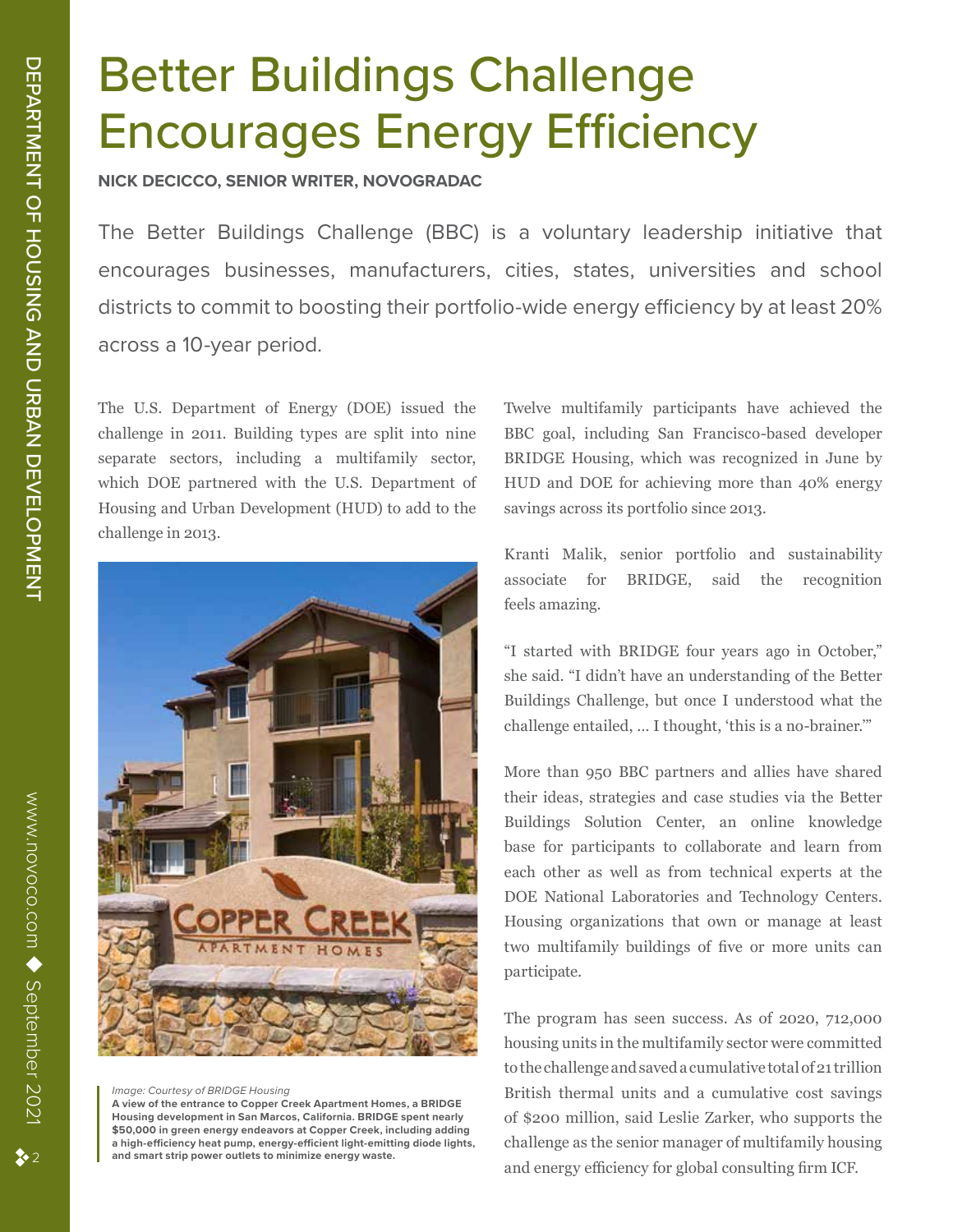

*Image: Courtesy of Tenderloin Neighborhood Development Corporation* **SOMA Studio and Family Apartments, a Tenderloin Neighborhood Development Corporation (TNDC) property in San Francisco. TNDC is an ambitious participant in the Better Buildings Challenge, a nationwide energy-reduction campaign sponsored in conjunction by the U.S. Department of Energy, striving for energy reduction, water reduction, carbon emission reduction and increasing the diversion of waste.**

## **Establishing a Baseline**

There are 90 partners in the multifamily sector of the challenge, with most focused on affordable housing. According to Zarker, when partners join, they commit to the practice of utility benchmarking–tracking, analyzing and reporting their energy use across their portfolios. More than 70% are now able to consistently provide energy use data year over year, she said, a dramatic jump from 14% in the initial years of the multifamily portion of the BBC.

Zarker, as well as a representative for HUD, said the primary drivers of partners' utility benchmarking success is HUD-supported technical assistance (TA) along with the increasing adoption of benchmarking ordinances by local governments. Account managers at ICF work to provide TA, working with the program's multifamily housing providers to address their specific challenges and concerns. Most of the participants use Energy Star Portfolio Manager to establish a baseline and track data, said Amy Hook, chief social impact officer at Novogradac. Previously, Hook oversaw the multifamily portion of the BBC as the senior technical specialist at ICF.

Zarker said utility benchmarking is vital to improving energy efficiency.

"Properties that benchmark generally reduce more energy than those that don't," she said. "For owners and managers, just knowing how much energy your buildings consume is the first step toward saving energy." Partners in the challenge establish their baseline energy usage metric to then compare their annual progress to that baseline over time. Owners and managers introduce various approaches to driving use down across their portfolio through means such as constructing new, high-performance properties, retrofitting older structures, adopting green operations and maintenance practices and encouraging changes to resident and staff behaviors and more, according to Zarker.

## **Engineering Solutions vs. Behavioral Solutions**

Zarker said one of the boldest partners in the challenge is the Bay Area's Tenderloin Neighborhood Development Corporation (TNDC), a nonprofit that manages properties exclusively in San Francisco.

Magdalena Szymanska, the sustainability and facilities coordinator for TNDC, sorted the nonprofit's efforts into four categories: energy reduction, water reduction, carbon emission reduction and increasing the diversion rate of waste. TNDC has pledged reduction of targets in all four categories within the Better Buildings program.

For TNDC, many properties in its portfolio are older buildings, which present difficulties when it comes to decreasing energy use. At BRIDGE, Malik said more than 85% of its properties were older, which presented the challenge of going into existing infrastructure to make changes.

Mark Puchalski, director of facilities at TNDC, said engineering solutions such as installing low-flow showerheads or optimizing heating, venting and air conditioning materials helps make sustainability decisions for people on a level that is easy and natural. Those are solutions he considers most likely to succeed, taking precedence over what he called behavioral solutions, which involve altering patterns of behavior to conserve energy.

"People are like water. They take the path of least resistance," he said. "If we can engineer a solution for them, we'll have much better success."

September 2021

Novogradac Journal of Tax Credits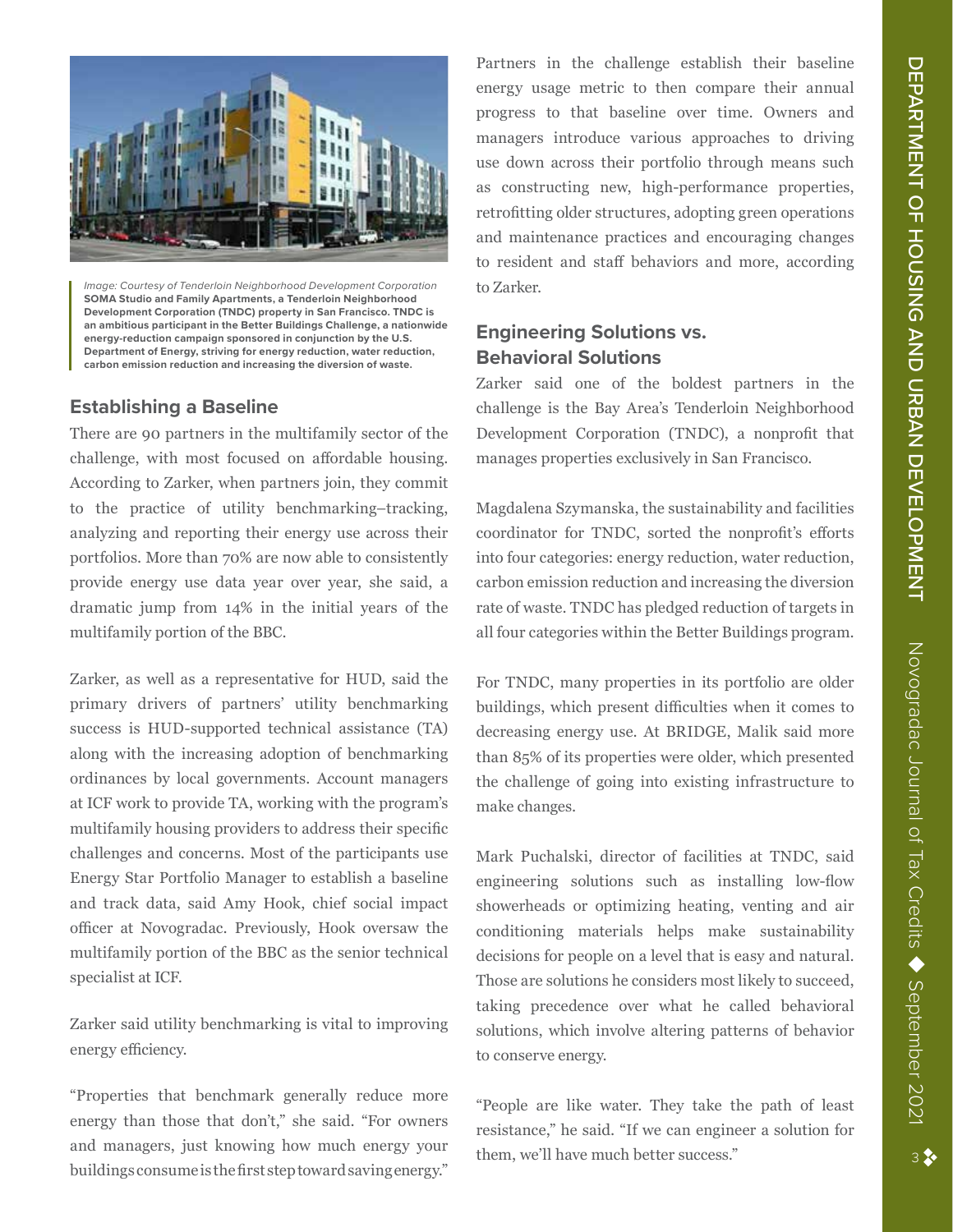Types of behavioral changes include introducing different maintenance practices and engaging residents in green conservation efforts.

One such behavioral change BRIDGE introduced was issuing a green maintenance guide to help property staff, managers and maintenance folks implement repairs in specific ways, such as using light-emitting diode lights when replacing lighting.

### **It's Not Easy Being Green**

Malik said that while identifying green solutions presents its own hurdles, funding such changes is another. BRIDGE has worked with lenders to identify possible funding sources, whether that's working with a local energy provider such as Pacific Gas & Electric Company and its Multifamily Properties Program for energy-efficiency rebates as well as other grant and/or incentive programs.

"In affordable housing, it's hard to have extra cash just sitting around to put to something (like this)," she said. "We're using whatever funds are available and implementing energy efficiency throughout our portfolio. … It's for the betterment of our portfolio."

Malik emphasized that it's easier to include green initiatives as buildings are engineered and constructed rather than add them at a later date. Hook said that, in 2021, the cost of constructing new, energy-efficient buildings is comparable to the cost of conventional buildings.

"It's not that green building is more expensive," Hook said. "It's that we have to retrofit an old building."

Puchalski encouraged governments to work toward greater tax incentives as well as urged people in community development to consider return-oninvestment as more than merely economic.

"As we invest in new technology, we invest in the technological of health of our communities, our tenants, our employees," he said. "This really is a crisis situation. We have to look at return on investment as more than just money. It's about the health of our communities, all

the way up to the health of the planet. That's really what we're struggling to accomplish here. We're trying to do as much as we can do."

## **Looking Forward**

Zarker said the next frontier is engaging participants to reduce their carbon emissions. Six multifamily partners have joined the Better Buildings Low Carbon Pilot program, including TNDC.

The pilot asks participants to craft potential solutions to lower the carbon load for at least two buildings within their portfolio.

"They don't always know how they're getting there, but they're committed," Zarker said.

A representative for HUD included low- or nocarbon building strategies among a cadre of issues moving forward in the multifamily sector, including growing awareness of the vulnerability of the sector to and the overall need to address climate change. The representative also pointed to greater resilience to power outages, deeper retrofits, and recognizing environmental challenges such as the increased vulnerability to flooding, especially in coastal areas, along with wildfires and drought.

BRIDGE is considering its next move, Malik said.

"Our work toward greening is not going to stop just because we have achieved our BBC goal," Malik said. "As California progresses in energy efficiency and continues toward reducing greenhouse gas emissions, state and local ordinances around energy benchmarking will continue to drive our work in sustainability. This will help keep the longevity of our properties and better prepare our properties against increasing energy costs across the state."

Szymanska had words of wisdom for developers, public housing authorities or others in community development who are just getting started on greening efforts.

"Focus on one building," she said. "Do some small project and measure the results. … Show it's working.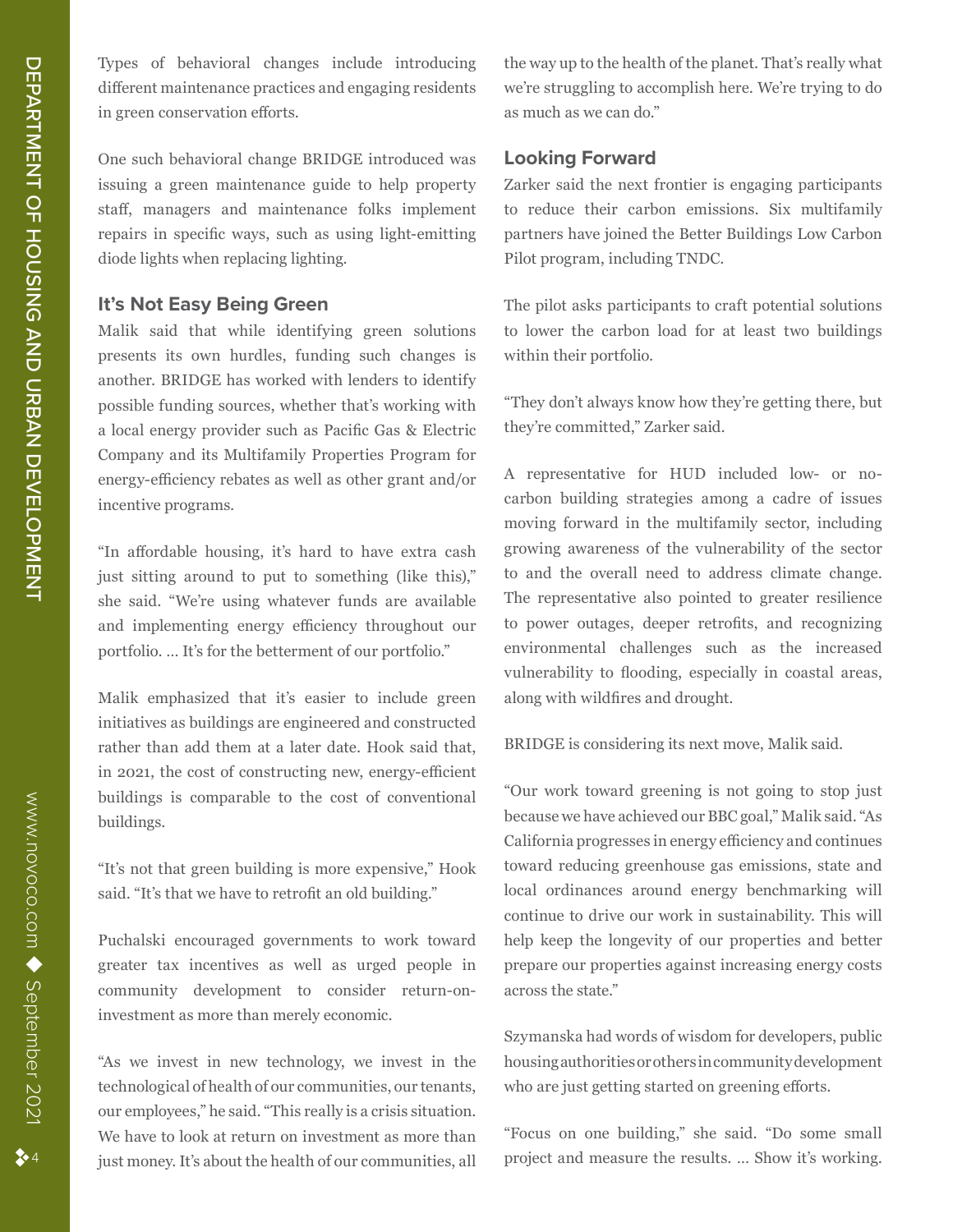Then do a couple of projects and measure it again. Data is key. Then you can spread the work wider and farther."

Several of the participants said the BBC's greatest value is peer exchange, including Szymanska, who said the BBC has helped TNDC organize and connect her to others in the same field or who face similar issues regionally and nationwide.

"The Better Buildings Challenge, for me, it's great to know what's happening in the bigger picture in the U.S. as a country," she said.

Puchalski said communication between public and private entities along with financing challenges are difficulties he sees on the horizon, but encouraged the peer exchange of such programs as the BBC.

"Start now," he said. "Get rebate dollars. Find solutions. Reach out to peers. We will help you. … This is not a competition against each other. It's an effort to save the planet. I look at it as nothing less than that."  $\blacktriangleright$ 

#### *© Novogradac 2021 - All Rights Reserved.*

*This article first appeared in the September 2021 issue of the Novogradac Journal of Tax Credits. Reproduction of this publication in whole or in part in any form without written permission from the publisher is prohibited by law.*

*Notice pursuant to IRS regulations: Any discussion of U.S. federal or state tax issues contained in this article is not intended to be used, and cannot be used, by any taxpayer for the purpose of avoiding penalties under the Internal Revenue Code; nor is any such advice intended to be used to support the promotion or marketing of a transaction. Any discussion on tax issues reflected in the article are not intended to be construed as tax advice or to create an accountant-client relationship between the reader and Novogradac & Company LLP and/or the author(s) of the article, and should not be relied upon by readers since tax results depend on the particular circumstances of each taxpayer. Readers should consult a competent tax advisor before pursuing any tax savings strategies. Any opinions or conclusions expressed by the author(s) should not be construed as opinions or conclusions of Novogradac & Company LLP.* 

*This editorial material is for informational purposes only and should not be construed otherwise. Advice and interpretation regarding property compliance or any other material covered in this article can only be obtained from your tax advisor. For further information visit www.novoco.com.*

September 2021

Novogradac Journal of Tax Credits